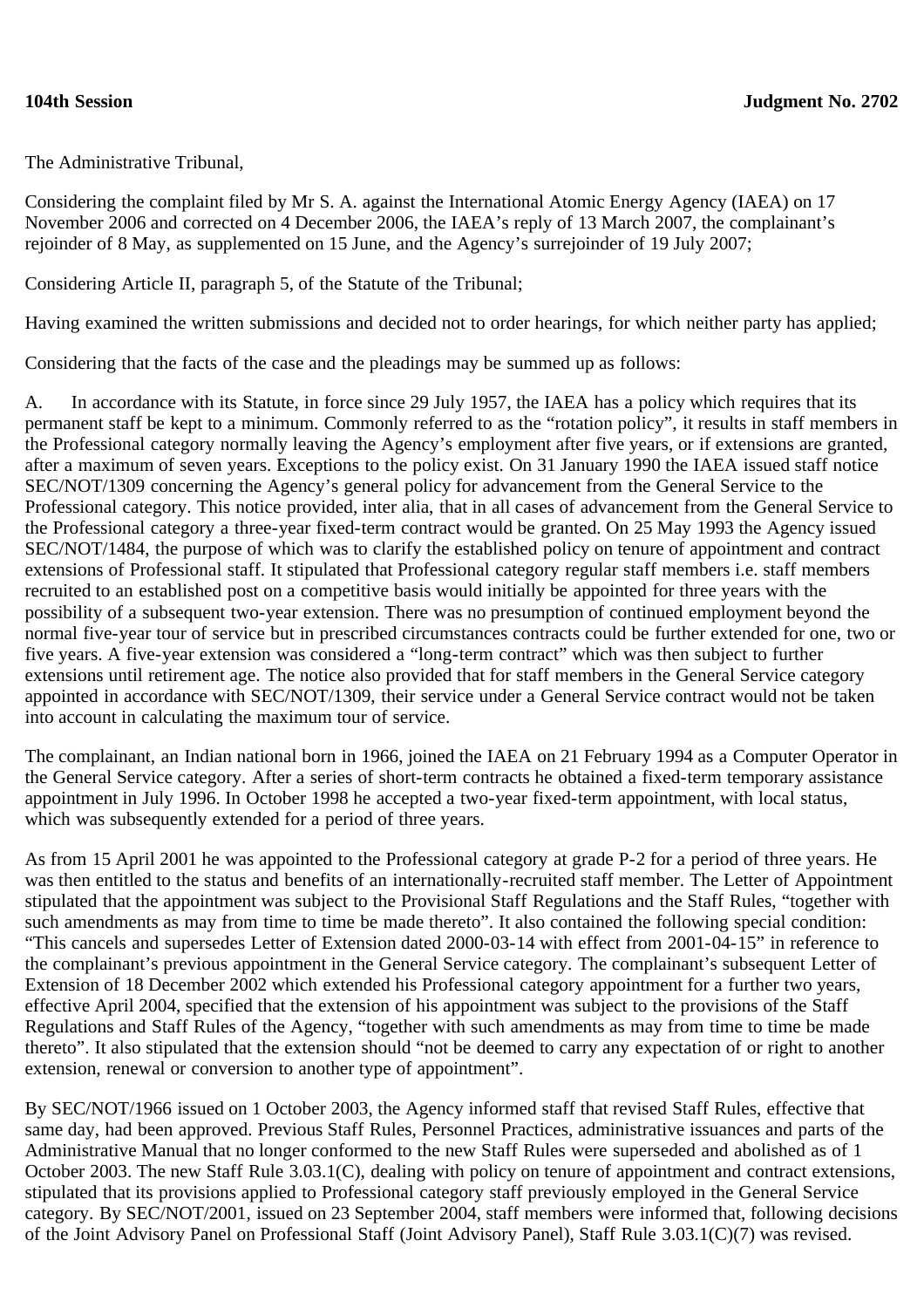Professional category staff who had previously been employed in the General Service category were now entitled, upon the expiration of their appointment in the Professional category, to return to a General Service post at the same grade and with the same contractual status that they held immediately prior to appointment in the Professional category.

On 27 September 2004 the Director of Information Technology recommended a final one-year extension of the complainant's appointment in the Professional category. By letter dated 9 May 2005 the Director of the Division of Personnel advised the complainant that the Director General had decided to offer him a final one-year extension of his appointment which would then expire on 14 April 2007.

In a letter of 7 June to the Director of the Division of Personnel the complainant asked for a reconsideration of his case. He wanted clarification of what he believed on the basis of SEC/NOT/2001 was his entitlement to return to a General Service post at the end of his Professional category appointment. He enquired whether a new appointment in the General Service category would include an increase in step level and allow him to retain his international status in order to "reduce the hardship for [his] family".

On 30 June the complainant wrote to the Director General requesting that he reverse the decision of 9 May and offer him either a five-year contract or, alternatively, a two-year non-final extension of his Professional appointment or, if this was not possible, the opportunity to return to a post in the General Service category.

The Director of the Division of Personnel replied to the complainant on 4 July 2005 stating that his appointment in the Professional category was subject to the rotation policy in accordance with Staff Rule 3.03.1(C)(7), but that he could return to a post in the General Service category under a contract identical to that which he held prior to his appointment in the Professional category. She added that she did not have the authority to reconsider the Director General's decision with respect to the complainant's contract extension.

On 27 July the Acting Director General replied to the complainant's letter, concluding that there was no basis upon which to reverse the decision to offer the complainant a final one-year extension.

By letter dated 19 August 2005 the complainant accepted the one-year final extension of his appointment. On 25 August he submitted an appeal to the Joint Appeals Board seeking the setting aside of the decision to offer him a final extension. In its report of 30 August 2006, the Board concluded that the Administration had acted in accordance with the relevant rules and guidelines and recommended that the Director General uphold the challenged decision. By letter dated 4 October 2006 the Director General informed the complainant that he had decided to endorse the Board's recommendation and provided the complainant with a copy of its report. That is the impugned decision.

Upon the expiry of his Professional category appointment the complainant returned to a post in the General Service category.

B. The complainant submits that, according to the case law, the Tribunal may set aside a decision that is based on an error of law. First, he argues that the impugned decision was based on the retroactive application of the rotation policy as amended with effect from 1 October 2003 and 23 September 2004, and in particular as set forth in the new Staff Rule 3.03.1(C)(7), which provided that the rotation policy now applied to General Service staff advancing to the Professional category. In his view, those amendments are only applicable to staff members who advanced from the General Service to the Professional category on or after 1 October 2003 and to staff members who advanced to the Professional category prior to 1 October 2003 but who accepted the terms of the amended policy in their subsequent contract extensions. He asserts that his appointment to the Professional category was effective in April 2001 and that at the time of his subsequent contract extensions his contract "did not contain the amendments to the Staff Rules".

Second, he contends that the rotation policy set forth in SEC/NOT/1484 did not apply in his case. He points out that the wording of SEC/NOT/1484 is ambiguous in that it does not state that General Service staff members advancing to the Professional category are subject to its terms. Relying on Judgment 1755, the complainant argues that pursuant to the *contra proferentem* rule, ambiguous terms in the Staff Regulations and Staff Rules are to be construed against the IAEA and in favour of the staff. He adds that the IAEA's Staff Mobility Policy and promotion from the General Service to the Professional category fall outside the regular recruitment process. Consequently, since he moved to the Professional category under the Staff Mobility Policy, he cannot be regarded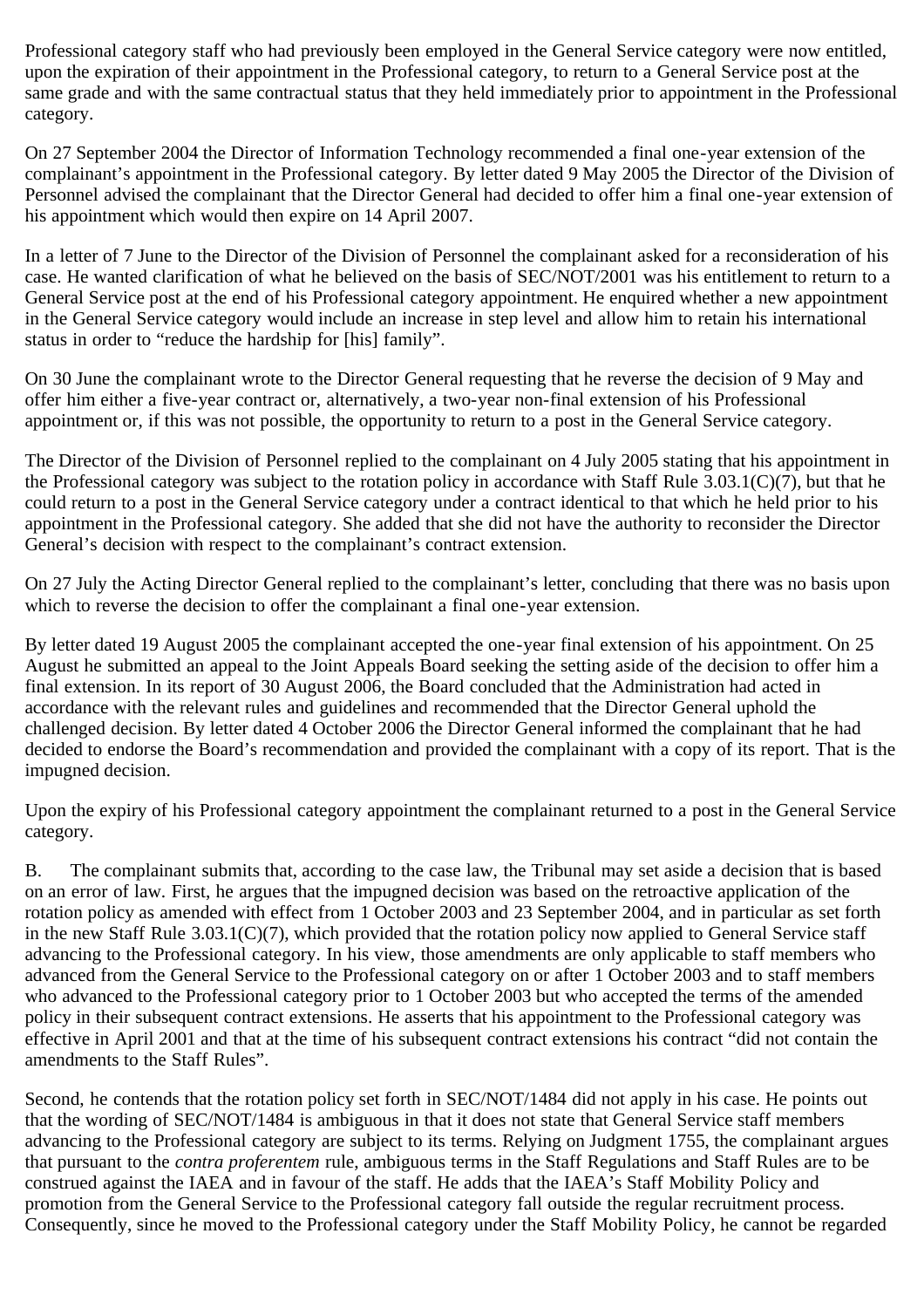as a "regular Professional staff member" within the meaning of SEC/NOT/1484.

In a third plea the complainant states that he had an acquired right to be considered for a contract extension without reference to the IAEA's rotation policy. Citing the case law he contends that the Agency's practice of not applying the rotation policy to General Service employees advancing to the Professional category was so constant and consistent that it reflected a general rule.

Fourth, he claims breach of the principle of equal treatment. He submits that no other similarly situated staff members were subject to the rotation policy and that he does not stand in the same position, factually or legally, as other IAEA employees who, having been initially recruited in the Professional category, are subject to the rotation policy.

Fifth, the complainant also argues that the IAEA did not act in good faith. He contends that there is overwhelming evidence that it did not notify him that he would be subject to the rotation policy upon his advancement to the Professional category. He states that this breach of good faith is "all the more glaring" because the IAEA amended the rotation policy with effect from 1 October 2003 but applied the policy to him retroactively.

Lastly, he maintains that if the Tribunal finds that he was subject to the 2003 and 2004 amendments, there was, nevertheless, an error of law and breach of procedures. In January 2005, the standard form Proposal for Contract Extension of Professional Staff was changed to reflect the amendments to the Staff Rules. The new form no longer referred to SEC/NOT/1484. The recommendation for a final extension of the complainant's contract was however made, and considered by the Joint Advisory Panel, on the old form.

He concludes that since the Joint Appeal Board's report manifests errors of law and fact, the Director General's decision, being based on the Board's recommendations, contains the same errors.

The complainant asks the Tribunal to set aside the impugned decision and to order the IAEA to offer him a fiveyear contract extension with effect from 14 April 2006. Alternatively, he requests that it order the Director General to take a new decision without regard to the rotation policy. He claims material damages in the amount he would have earned if his contract in the Professional category had been extended in the period from 14 April 2007 to the date the Director General makes a new decision, plus interest. He also asks the Tribunal to direct the IAEA to make contributions to the United Nations Joint Staff Pension Fund equivalent to what it would have contributed on his behalf during that same period, less the actual amounts contributed by the Agency during that period. He also seeks moral damages and costs.

C. In its reply the Agency states that there has always been a rotation policy at the IAEA. If there was to be an exception to that policy for General Service staff advancing to the Professional category, such an exception would need to be clearly articulated in SEC/NOT/1309, but there is no such exception. In contrast, it was always known that the rotation policy applied to General Service staff advancing to the Professional category. How (and not whether) the rotation policy applied to these staff members was clarified in SEC/NOT/1484.

The Agency submits that it is clear in the complainant's case that his tenure as a Professional staff member was considered in the context of the Agency's rotation policy. His Letter of Appointment and Letters of Extension expressly referred to the possibility that his appointment in the Professional category might not be extended beyond five years or converted into another type of appointment. When he advanced to a Professional-level appointment on 15 April 2001 he became subject to the rotation policy as set out in SEC/NOT/1484.

The defendant argues that the concepts set forth in the revised Staff Regulations and Staff Rules promulgated by SEC/NOT/1966 were not new, particularly with respect to the applicability of the rotation policy to the complainant. Contrary to the view put forward by the complainant, the adoption of Staff Rule 3.03.1(C)(7) did not "amend the rotation policy by providing that the policy was now applicable to staff members advancing from the [General Service] to [the Professional] category". The policy had always been applicable to those staff members. Furthermore, the complainant's Letter of Appointment clearly incorporated by reference future changes to the Staff Regulations and Staff Rules. The rotation policy was expressly inserted into the Staff Rules on 1 October 2003, at which time the complainant was a Professional category staff member. Thus, the rotation policy was applicable to the complainant by 1 October 2003 at the latest.

Contrary to the complainant's assertion, the rotation policy was not applied retroactively. Relying on the case law,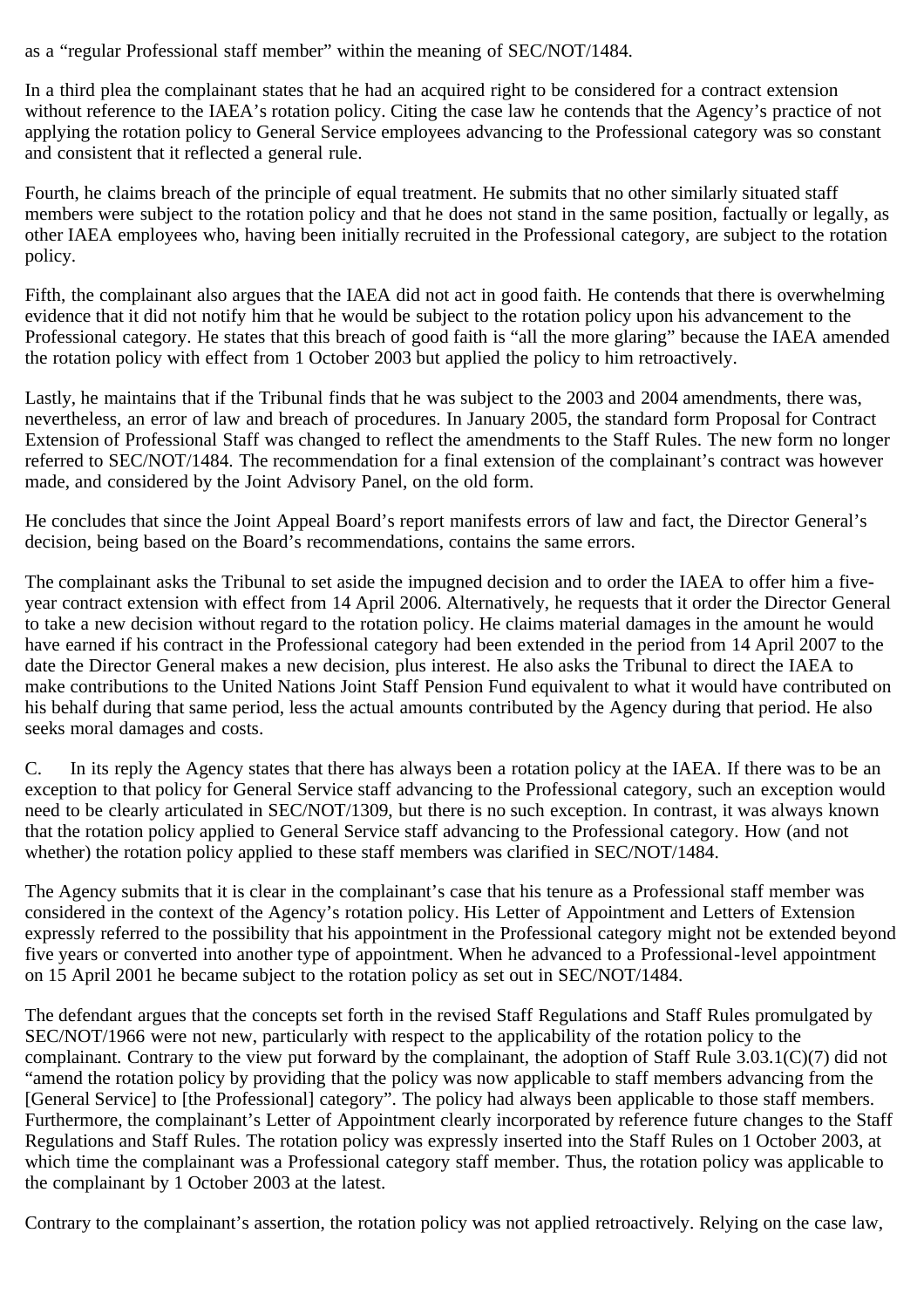the IAEA argues that if the incorporation of the rotation policy into the complainant's contract took place on 1 October 2003, this was not a retrospective change to the terms of his contract or an abrogation of an acquired right. It was "prospective" because it had no relevance to any existing legal rights and status. The complainant had no "right" to avoid the application of the rotation policy that applied to every other Professional category staff member. His argument that the rotation policy could not apply to him because of the date of his appointment suggests that a staff member's rights and entitlements are fixed as at the date of appointment. The principle of nonretroactivity applies only to rights acquired by the complainant.

The IAEA explains that prior to 1 October 2003 a practice had developed within the Agency of making exceptions to the rotation policy for some staff members who had joined the Professional category from the General Service category. In some instances, offers of long-term appointments were made to individuals who had advanced to the Professional category if they satisfied specific criteria. However, this practice ceased on 1 October 2003 with the issuing of SEC/NOT/1966. According to the IAEA, the complainant did not acquire any rights under that practice because he did not satisfy the established criteria. Moreover, even if the practice had not been abolished and the complainant satisfied the established criteria he could not rely on this to assert any rights. As the Tribunal has confirmed, "the awarding of [long-term] contracts is exceptional and wholly discretionary and the fact that a contract is granted to one staff member creates no rights for any other staff member".

The Agency emphasises that the decision as to whether the complainant should be offered a long-term appointment (or a one or two-year extension) is a discretionary decision. Irrespective of previous practices with respect to the extension of appointments, there was no unequal treatment of the complainant as he had no reasonable expectation of an extension. It argues that there was no procedural irregularity and, in contrast to the complainant's assertion, the use of an "old" form with respect to his final one-year extension did not affect the validity of the extension. It also denies any bad faith.

D. In his rejoinder the complainant maintains his claims and arguments. He supplies what he considers evidence of his entitlement to the benefit of the IAEA's practice of exempting certain staff members from the terms of SEC/NOT/1484 and he provides examples of other staff members who were in the same situation and obtained a long-term contract. In particular, he provides a proposal made by his direct supervisor, dated 25 August 2004, for a (non-final) two-year contract extension. He claims that he was the only staff member "rotated out" and that he was forced to accept either a demotion or unemployment.

He argues that the "boilerplate clause" in his Letter of Appointment – which stipulates that it is subject to the Provisional Staff Regulations and Staff Rules "together with such amendments as may from time to time be made thereto" – does not defeat the principle of acquired rights. He considers that even if the Tribunal finds that he did not have an acquired right, he is entitled to "protection and relief". He also asserts that on the basis of good faith and the principle of non-retroactivity, Staff Rule 3.03.1(C)(7) should be narrowly interpreted as only applying to General Service staff promoted after 1 October 2003.

The complainant requests that the Tribunal order disclosure by the IAEA of complete copies of the Joint Advisory Panel meeting minutes for the years 1996 through 2003, or at the very least for the years 2000 through 2003. He considers that failure to disclose these documents would constitute a breach of administrative due process, warranting an additional award of moral damages.

E. In its surrejoinder the IAEA maintains its position and refutes the evidence supplied by the complainant. It contends that he did not satisfy the criteria to benefit from any exemptions to the terms of SEC/NOT/1484. Arguing that the complainant was provided with all excerpts from the minutes relevant to his case, it opposes his request for disclosure, claiming confidentiality and privilege with respect to the documents sought.

### CONSIDERATIONS

1. The complainant challenges a decision not to extend his fixed-term appointment in the Professional category because of the Agency's rotation policy. His final extension of contract was for one year and indicated that the appointment would not be "extended, renewed or converted to another type of appointment".

The Director General having refused to reconsider his decision to grant him a one-year final extension, the complainant appealed to the Joint Appeals Board against the decision. The Board recommended that the decision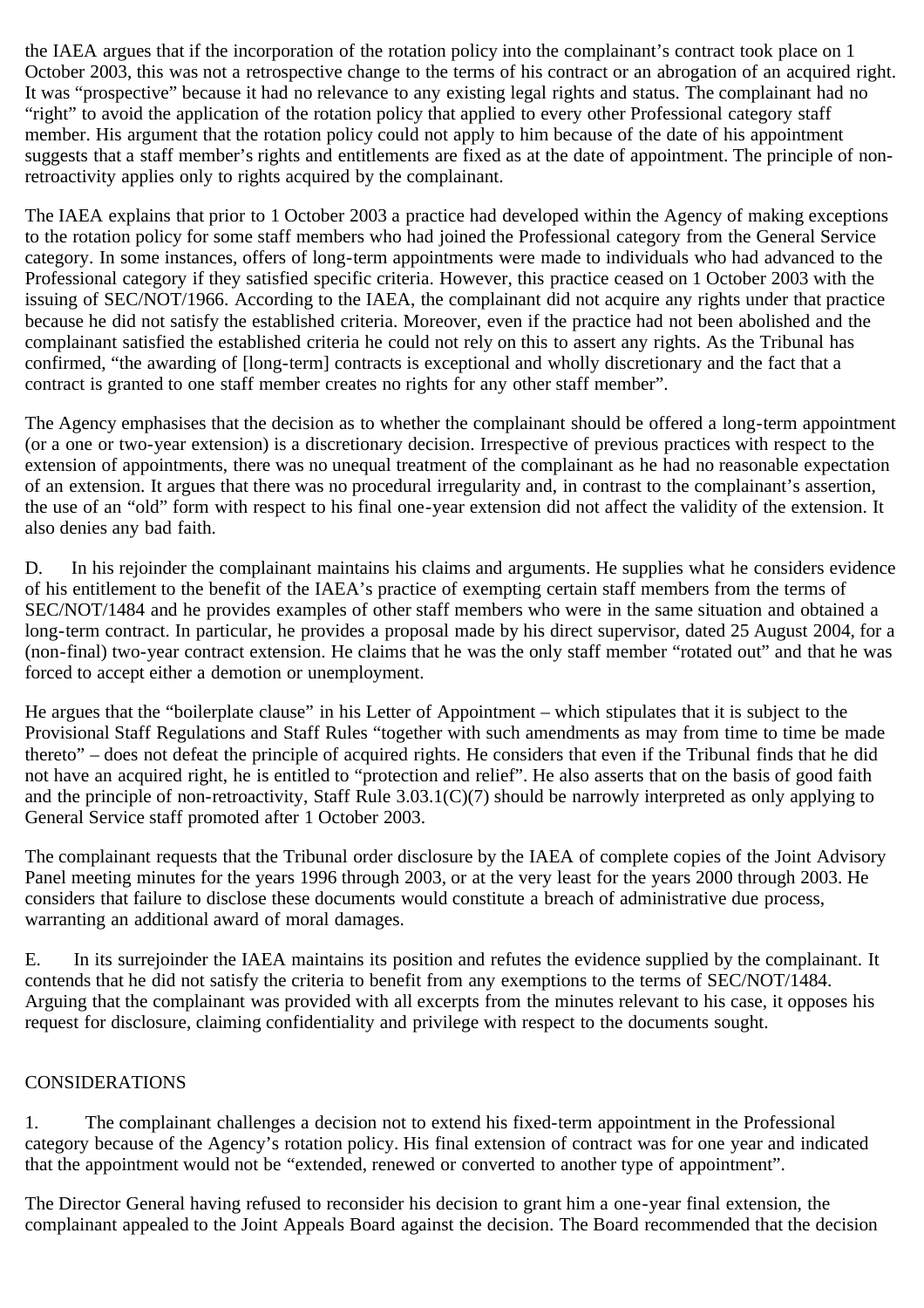be upheld and the Director General endorsed this recommendation in a letter to the complainant dated 4 October 2006. The complainant brings a complaint against that decision.

2. After filing his complaint with the Tribunal, the complainant made a request to the Agency for copies of any documents of the Joint Advisory Panel that may be relevant to his case or that mention cases where General Service staff have moved to the Professional category. In particular, he requested the minutes of the Joint Advisory Panel meetings of May 2001 and May 2003. He explained that he was not asking for complete minutes and documents but just excerpts. This request was denied on the basis of confidentiality and privilege and also because the minutes specifically requested by the complainant were not relevant to his case. The Agency did provide the complainant with two brief summaries of the minutes of the meetings where his promotion was discussed.

3. In his rejoinder the complainant requests that the Tribunal order disclosure of complete copies of the minutes of the meetings of the Joint Advisory Panel for the years 1996 through 2003 or, alternatively, for the years 2000 through 2003.

### Rotation policy

4. The complainant submits that the Director General's decision was flawed since it was based on the retroactive application of the new rotation policy. He takes the position that the new rotation policy only applies to staff members who advanced from the General Service to the Professional category on or after 1 October 2003 and to those who advanced prior to that date and who accepted the terms of the new policy in their contract extensions.

5. He further submits that since the rotation policy in SEC/NOT/1484 did not specifically state that it applied to those staff members moving from the General Service to the Professional category, it was not a term of his contract.

6. Turning to this latter submission, paragraph 2 of SEC/NOT/1484 provided that five years is the normal tour of service for members of the Professional staff. It also stipulated that it should be presumed that no further extensions of a contract would be granted except in certain circumstances as set out in paragraph 3. At paragraph 7, it provided that service under a General Service contract would not be counted in calculating the maximum tour of service in the case of a General Service staff member appointed to an advertised Professional post.

7. First, it must be observed that on the face of it the policy applied to all staff members. Of greater significance, however, is the specific reference at paragraph 7 to the manner in which the tour of service would be calculated for staff members moving from the General Service to the Professional category. There is no rational explanation for the inclusion of this provision unless the policy was intended to apply to staff members moving into the Professional category.

8. Second, the complainant's contract in the Professional category and its subsequent extension, both of which were entered into before the implementation in October 2003 of the new Staff Rules, provided that the appointment was subject to the relevant Staff Regulations and the Staff Rules, "together with such amendments as may from time to time be made thereto" and that it did not carry any expectation of or right to another extension, renewal or conversion to another type of appointment. Accordingly, as submitted by the Agency, the rotation policy was applicable to the complainant at the latest by October 2003.

9. As to the complainant's submission that the impugned decision contravenes the principle of non retroactivity, the Tribunal accepts the argument advanced by the Agency on this issue. In Judgment 2315, under 23, the Tribunal described a retroactive provision as follows:

"In general terms, a provision is retroactive if it effects some change in existing legal status, rights, liabilities or interests from a date prior to its proclamation, but not if it merely affects the procedures to be observed in the future with respect to such status, rights, liabilities or interests."

Further, under 25, the Tribunal stated:

"A change in the nature of the discretion to be exercised in determining whether to grant future rights by the extension or renewal of a contract cannot be said to effect a change in an existing legal interest, much less in an existing legal right or existing legal status. Accordingly, the seven year policy embodied in Administrative Directive 20 is not retroactive even if the seven year period is computed from a time prior to the proclamation of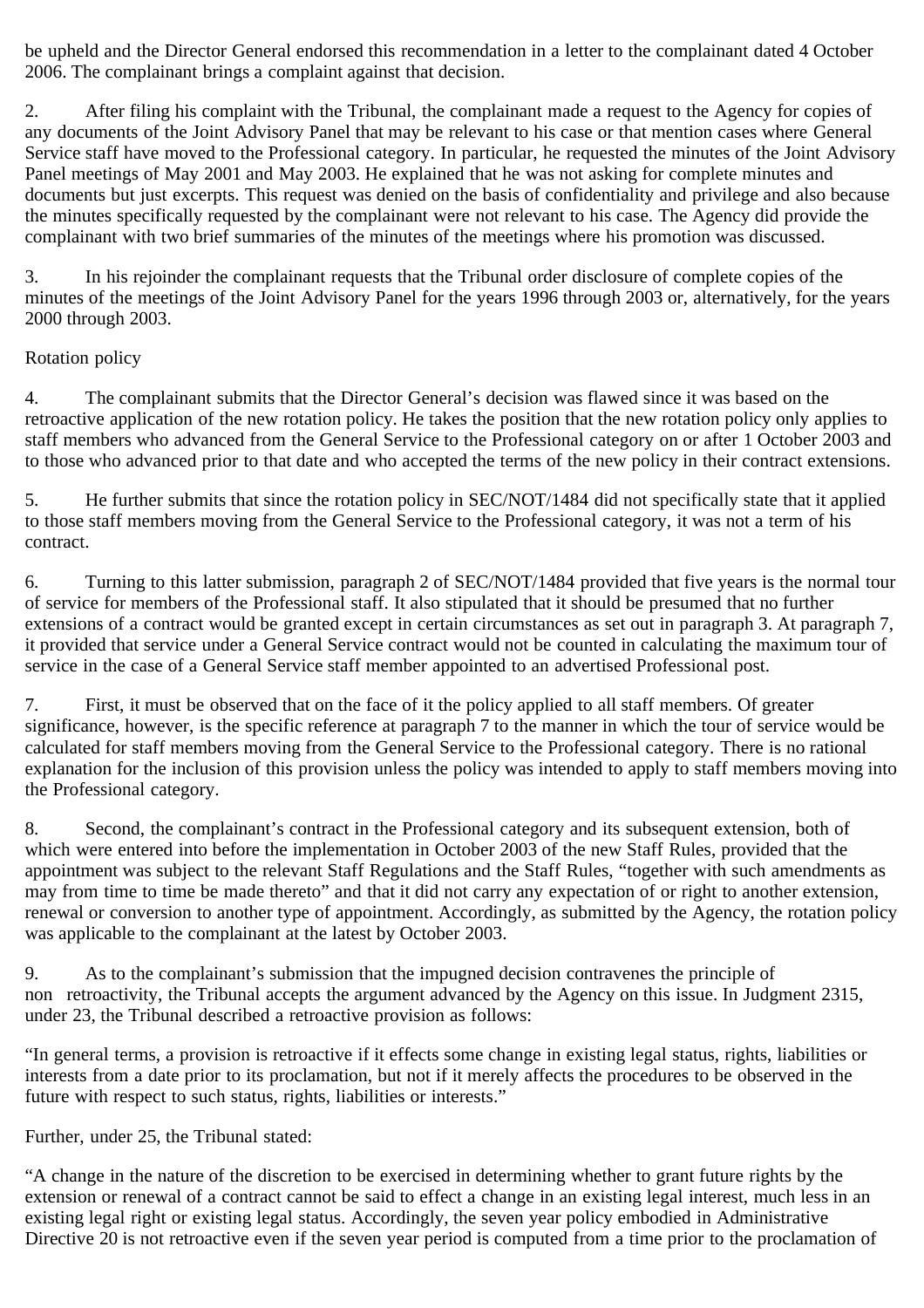that policy."

10. Based on the finding that the rotation policy applied to the complainant by at least October 2003, and having regard to the Tribunal's rulings cited above, the complainant's argument based on the retroactive application of the rotation policy must fail.

# *Acquired rights*

11. It is well established that the party seeking to rely on an unwritten rule bears the onus of proving the substance of the rule. This applies equally to a party seeking to rely on an established practice.

12. Both the complainant and the Agency agree that there was a specific practice, prior to 1 October 2003, with regard to the granting of exceptional extensions of contracts to staff promoted from the General Service to the Professional category separate and apart from the exceptional extensions contemplated in SEC/NOT/1484. However, they do not agree on its substance.

13. The complainant alleges that the practice was not to apply the rotation policy, and to offer non-final contract extensions or long-term contracts if the quality of the staff member's work was of a high standard and the staff member was needed programmatically.

14. The Agency states that the practice was to offer long-term appointments to some, but not all, staff members who:

(a) had held a long-term appointment in the General Service category;

(b) had at least five years service in the Professional category, that is, the normal tour of duty in that category;

- (c) were more than five years from retirement; and
- (d) were recommended for long-term contracts by their supervisors.

15. The complainant contends that direct evidence of the substance of the practice is available in the Joint Advisory Panel meeting minutes. He bases this contention on comments made by a former Staff Council President regarding discussions which took place in the May 2001 meeting of the Joint Advisory Panel. He also contends that the former Staff Council President's version of events is supported by the summary of the Panel meetings in the "Report of the Thirty-Eighth Staff Council to the Forty-Fifth Ordinary Staff Assembly for the period 2001 – 2002", according to which the Director General had actually stated at previous Joint Advisory Panel meetings that it would be difficult to apply the rotation policy to long-serving General Service staff who had moved to the Professional category.

16. In the Tribunal's view, the evidence put forward by the complainant falls far short of proving the practice he maintains existed at the relevant time. Given that the Agency developed its practice on the basis of a number of criteria, it is enough to point out that the complainant has failed to meet the criterion that he was recommended for a non-final extension by his supervisor. In this regard, the complainant's evidence that he was indeed recommended by his direct supervisor in an unsigned and unfinished form is contradicted by the completed and signed form indicating that he was not recommended.

17. Based on the foregoing, it is not necessary to give further consideration to the complainant's argument regarding acquired rights.

### *Equal treatment*

18. The Tribunal also finds that the impugned decision does not breach the principle of equal treatment. The principle of equal treatment requires that persons in like situations be treated alike and that persons in relevantly different situations be treated differently (Judgment 2313, under 5).

19. First, the complainant has merely alleged that because the individuals who were not subject to the rotation policy were, like him, General Service staff who had been promoted to the Professional category, they were similarly situated. However, having regard to Staff Rule 3.03.1(C)(4) which provides for extensions of fixed-term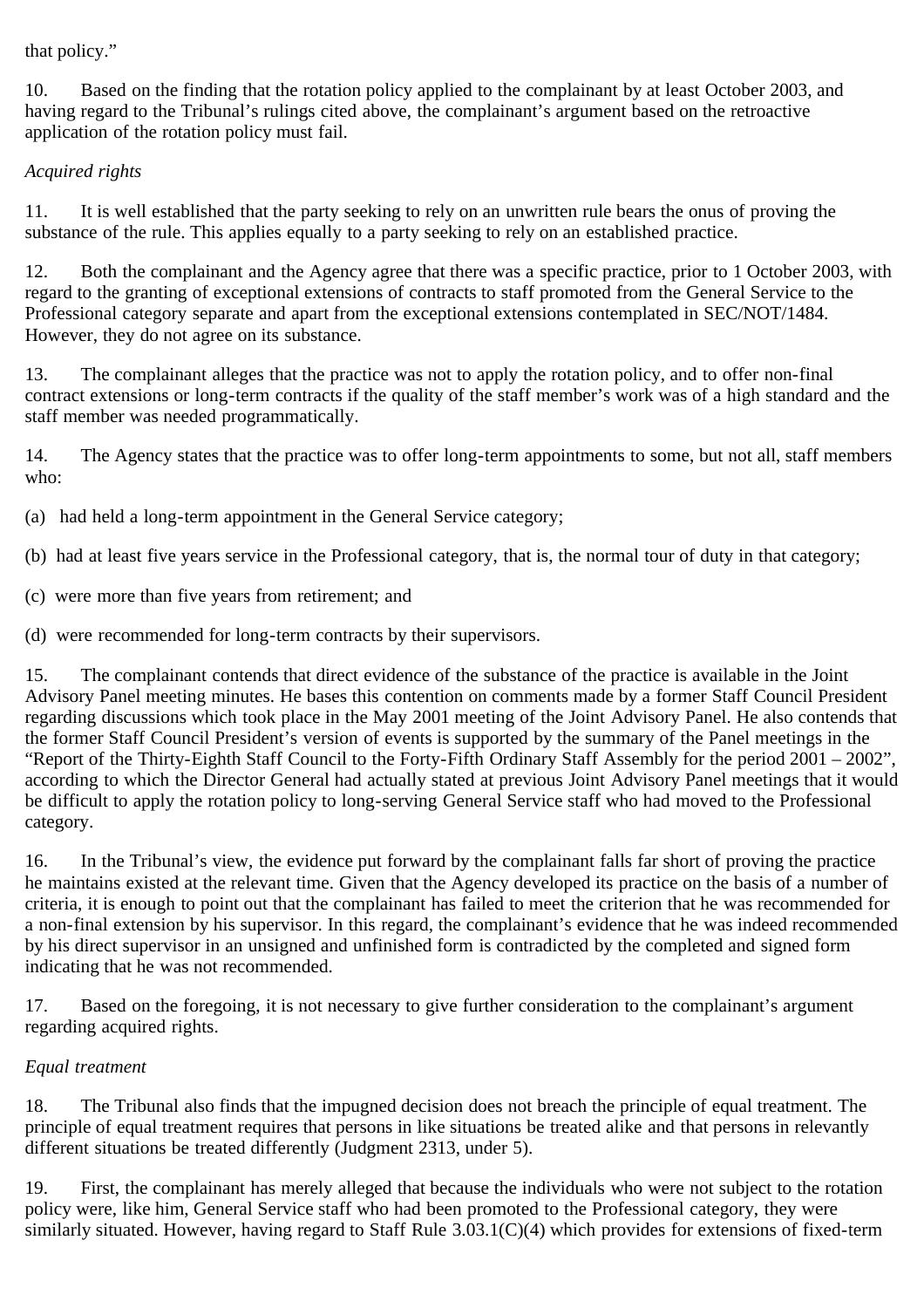appointments in the Professional and higher categories beyond the five-year tour of service in prescribed circumstances, and the nature of the practice prior to 1 October 2003 as outlined by the Agency, it is clear that when long-term contract extensions were being considered, there were considerations other than the fact that the staff member was formerly in the General Service category. The complainant has failed to demonstrate that he was in a similar situation.

20. Second, a decision to grant long-term contract extensions, either under the applicable Staff Rules or under the alleged practice prior to 1 October 2003, is discretionary in nature and exceptional. In the case of the Staff Rules, the exception is set out under Staff Rule 3.03.1(C)(4), while the practice as described by the Agency was itself an exception.

21. As pointed out in Judgment 2138, under 12, the complainant "can take no comfort from the case of another staff member in a somewhat similar situation who was given a long-term contract. As indicated, the awarding of such contracts is exceptional and wholly discretionary and the fact that a contract is granted to one staff member creates no rights for any other staff member." Accordingly, the plea must also fail.

## *Breach of good faith*

22. The complainant submits that the Agency did not act in good faith in applying the rotation policy retroactively or in breach of an acquired right. Further, failure to notify him that the rotation policy would be applied to him also constitutes bad faith on the part of the Agency.

23. As the Tribunal has rejected the complainant's arguments on the retroactive application of the rotation policy and the breach of an acquired right, there is no need to address this submission any further.

24. The complainant states that he did not know that the rotation policy would be applied to him when he was promoted, and had he known he would not have taken the position.

25. The question as to whether the complainant knew that the rotation policy applied to him at the time he entered the Professional category is not material. The complainant is effectively arguing that he should have been informed of future changes to the Staff Regulations and Staff Rules. No precedent supports this position. A staff member must be kept informed of changes as they occur.

### *Contract Extension form*

26. The complainant submits that the Joint Advisory Panel considered the extension of his contract under the former rotation policy found in SEC/NOT/1484, however that notice had at the time been expressly superseded. He points to the fact that the Proposal for Contract Extension of Professional Staff form submitted to the Panel referred to a one-year final extension in accordance with SEC/NOT/1484, paragraph 3.

27. From this, he submits that the use of the old form constitutes a procedural error. As well, the view of the Joint Appeals Board that the use of the old form did not affect the manner in which the Joint Advisory Panel considered the extension constitutes an error of law. To accept this argument in the absence of any evidence that the Panel faced with an old form would have unthinkingly applied the old policy would be to allow form to triumph over substance. This plea must also fail.

### *Disclosure of documents*

28. Given that the request for the production of the Joint Advisory Panel minutes is based only on speculation that they may be material, the Tribunal rejects the request for disclosure. As stated in Judgment 2510, under 7, "the Tribunal has consistently held that it will not order the production of documents on the speculative basis that something might be found to further the complainant's case".

### DECISION

For the above reasons,

The complaint is dismissed.